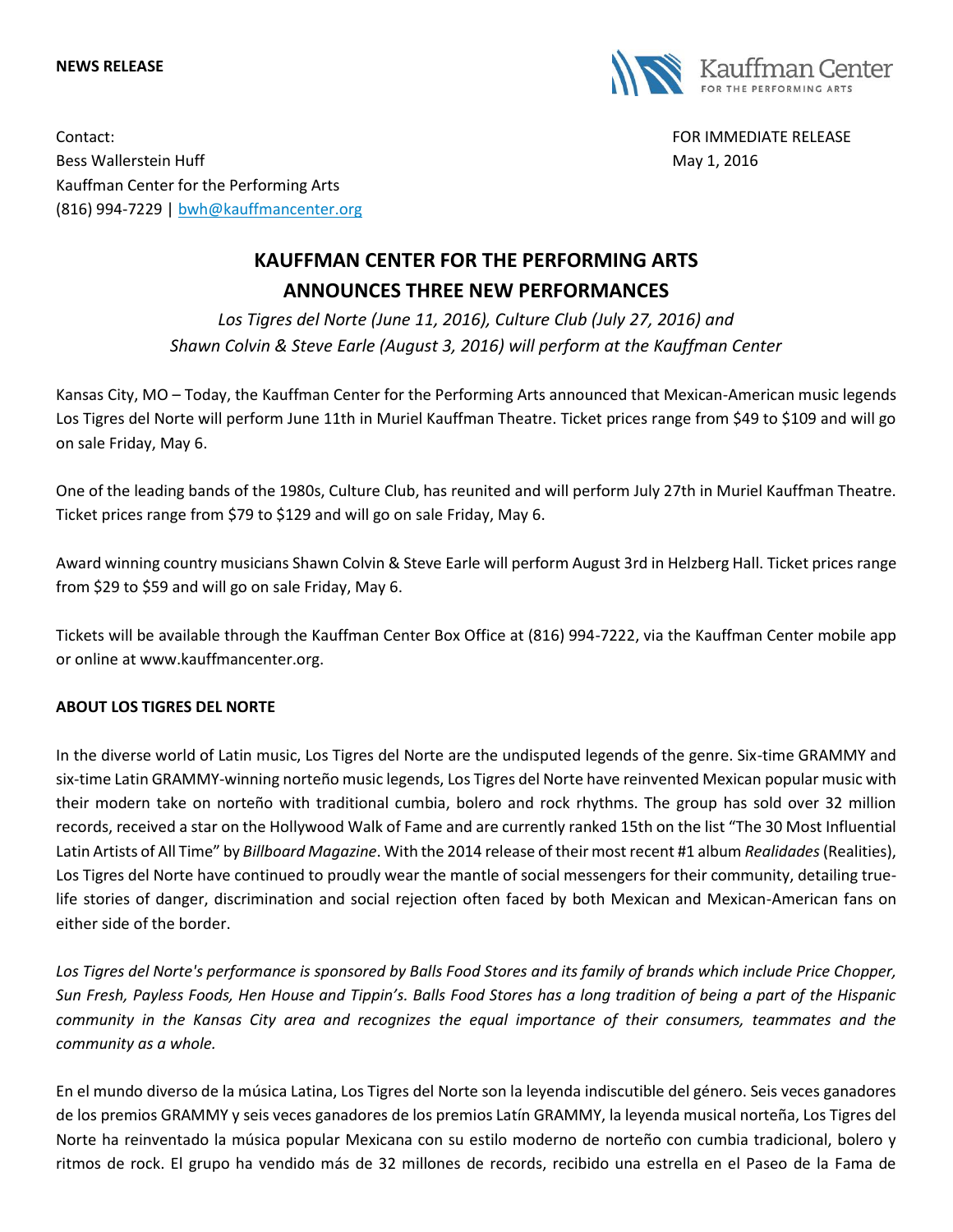Hollywood y actualmente clasificado #15 en la lista de "Los 30 Artistas Latino Más Influyentes de Todos los Tiempos" por la *Revista Billboard*. Con su lanzamiento en 2014 de su más reciente álbum #1 *Realidades*, Los Tigres del Norte no han dejado de llevar con orgullo el manto de mensajeros sociales para su comunidad, detallando historias peligrosas de la vida real, discriminación y rechazo social que frecuentemente sus fanáticos ambos, Mexicanos y México-Americanos, en cada lado de la frontera.

#### **ABOUT CULTURE CLUB**

Calling all karma chameleons: Relive the '80s! Culture Club is back with its original lineup, fronted by the imitable Boy George. George remains as fierce a showman as ever, taking the stage with the same outré fashion that made him a global icon. As one of the biggest bands of the decade, Culture Club's instantly memorable songs such as "I'll Tumble 4 Ya," "Do You Really Want to Hurt Me" and "Karma Chameleon" earned the group a string of nine Top 10 Hits and the GRAMMY Award for Best New Artist.

Culture Club was the first band since The Beatles to achieve three top 10 hits from their debut album on the Billboard chart. Their hit single, "Time (Clock of the Heart)" has also been included on the Rock and Roll Hall of Fame's list of 500 songs that shaped rock and roll. For the first time in more than 14 years, the band members will be performing together with favorites from their albums including *Do You Really Want to Hurt Me* and *Colour By Numbers*, as well as *Tribes*, their upcoming release.

### **ABOUT SHAWN COLVIN & STEVE EARLE**

GRAMMY Award-winning singer-songwriters Shawn Colvin and Steve Earle have united to record their self-titled debut *Colvin & Earle* a true standout album in careers already filled with pinnacles and masterpieces. The two esteemed artists will share the stage for a rousing night of song swapping, duets, storytelling and stellar guitar playing. The evening promises to be a rich and inspiring musical experience as these two long-time friends and mutual admirers share music from their extensive catalogues as well as some of their favorite songs by other classic songwriters.

Shawn Colvin and Steve Earle both remember the night they met. It was nearly 30 years ago, and Colvin had been invited to open a solo acoustic performance by Earle at the Iron Horse in Northampton, MA. Though their interactions that night were limited to some cursory dressing room pleasantries, each left more of an impression on the other than they may have realized at the time.

Cut to two years ago when Colvin called up Earle to propose doing some concerts together, sharing the stage and trading songs. The chemistry was so immediate that after the shows Earle proposed making a record together. They went in the studio with famed producer/songwriter Buddy Miller at the helm, and made *Colvin & Earle*, a batch of co-written originals (and a few choice covers) which comes out on June 10th.

It would have been impossible to predict backstage at the Iron Horse all those years ago, but Colvin & Earle have gone from sharing a stage to sharing a band to sharing one of the finest records in either of their storied careers. That night in Northampton turned out to be the beginning of a very beautiful friendship indeed.

# **ABOUT THE KAUFFMAN CENTER FOR THE PERFORMING ARTS**